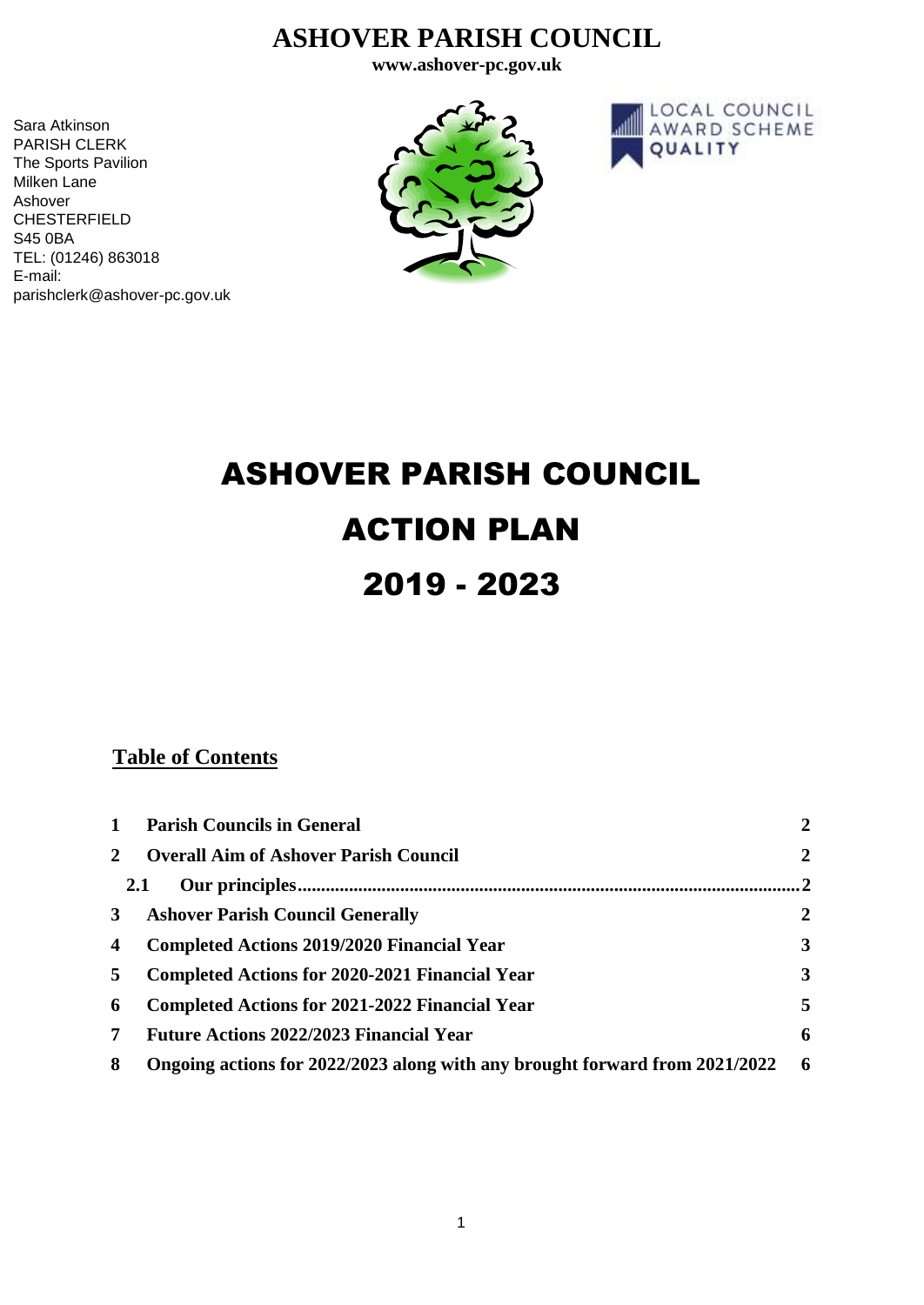# <span id="page-1-0"></span>**1 Parish Councils in General**

Parish Councils and Parish Meetings work towards improving community well-being and providing better services at a local level. Their work falls into three main categories:

- **•** representing the local community;
- delivering services to meet local needs; and
- **striving to improve quality of life in the community**

Through a range of powers, parish councils provide and maintain a variety of important and visible local services including allotments, bridleways, burial grounds, bus shelters, car parks, commons, community transport schemes, crime reduction measures, footpaths, leisure facilities, local youth projects, open spaces, public lavatories, planning, street cleaning, street lighting, tourism activities, traffic calming measures, village greens and litter bins.

#### <span id="page-1-1"></span>**2 Overall Aim of Ashover Parish Council**

To develop and sustain a sense of community within the Parish of Ashover by addressing environmental, social, economic and planning matters and delivering quality services to the residents within the resources available, while being mindful of Government Legislation which affects the remit of the Parish Council.

#### <span id="page-1-2"></span>**2.1 Our principles**

- Be a Good Employer
- Maintain the status of a Quality Council or its equivalent.
- Provide value for money and services at least possible cost yet maintain quality.
- Be aware of, and implement, changes required by new Government legislation particularly those changes required by the Localism Bill.
- Undertake Council business legally and ethically.
- Maintain a communications strategy such that Council business is conducted openly and transparently and Parishioners have easy access to information and advice.
- Undertake Council business with reference to Standing Orders and Financial Regulations
- Provide effective leadership to the village community on matters of interest
- Embrace new technology and methods.
- Maintain regular contact/liaison and where appropriate, partnership working with local authorities and community service providers and businesses.

#### <span id="page-1-3"></span>**3 Ashover Parish Council Generally**

**Ashover Parish Council** constantly strives to work on behalf of parishioners on the issues that matter to its parish.

Your Parish Council is always keen to receive ideas and suggestions from parishioners on particular areas of interest or concern and where it is felt the Parish Council may assist.

The Parish Council will actively seek to understand the changing needs of the village through a comprehensive communications strategy.

It will monitor, and react to, any changes that might occur in the responsibilities of the Parish Council as a result of Statute.

The Parish Council will use its best endeavours to provide the service necessary to meet or exceed the benchmarks for a 'Quality Council' or its replacement.

The Parish Council can demonstrate that it has met the current criteria of Quality Council Status which is:

- Representative of, and actively engages, all parts of its community, providing vision, identity and a sense of belonging.
- Effectively and properly managed.
- Articulates the needs and wishes of the community.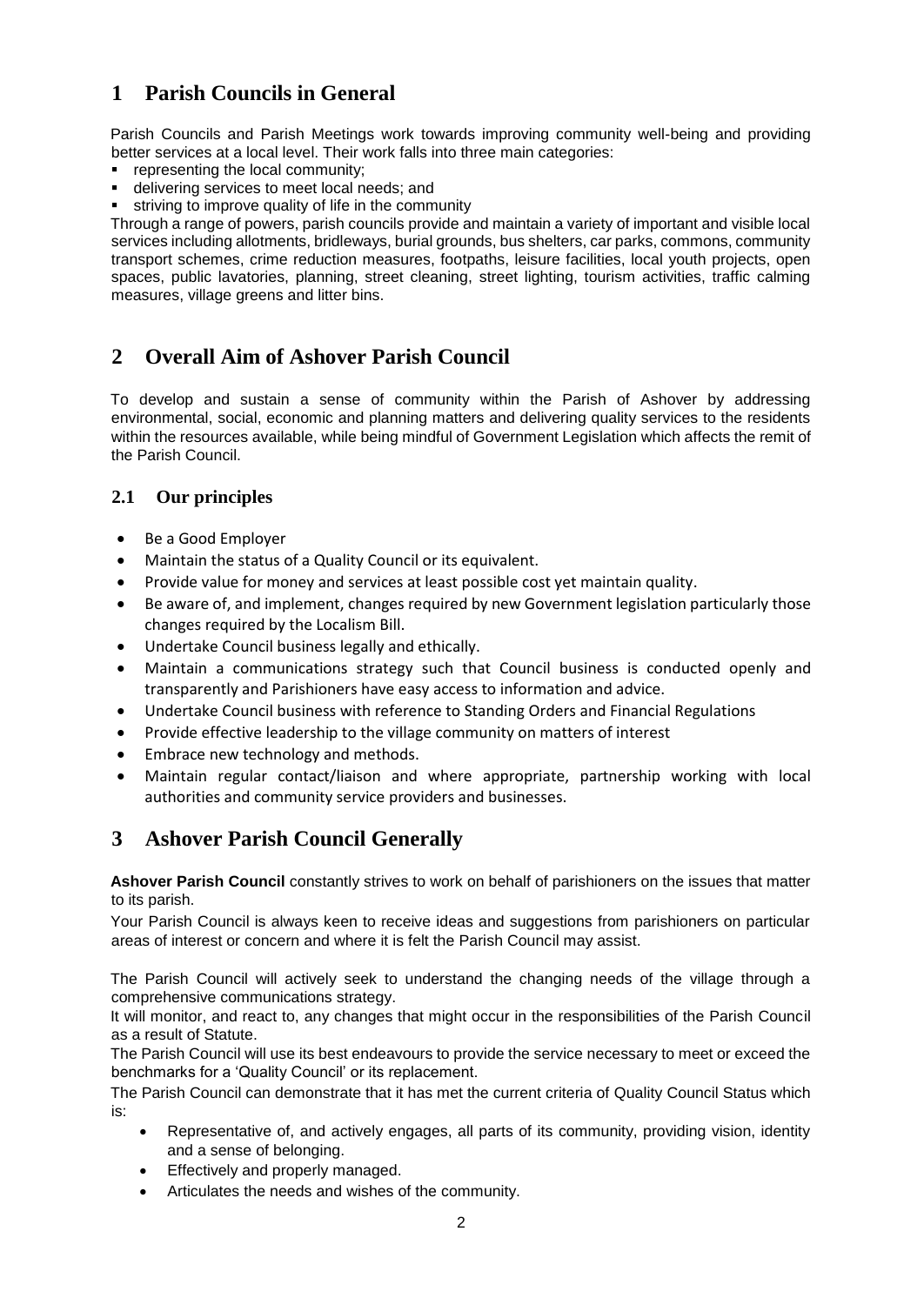- Upholds high standards of the Code of Conduct.
- Committed to work in partnership with local authorities and other public service agencies.
- In proportion to its size and skills, delivers local services on behalf of local authorities when this represents the best value for the local community.
- Works closely with voluntary groups in its community.
- Provides leadership to the community through its work on Parish and Neighbourhood Plans.
- Works with its partners and acts as an information point for local services,

Listed below is our completed schedule of work in previous years along with our current schedule of activity, this is regularly reviewed and updated as projects finish and priorities change:-

# <span id="page-2-0"></span>**4 Completed Actions 2019/2020 Financial Year**

In addition to actions carried forward from 2018/2019

- Provided additional Defibrillators across the parish with support from Ashover Community Medical Centre
- Maintained two red telephone boxes to house defibrillators
- Continued in house support for councillors on tablet computers
- Maintained Quality status under the Local Council Accreditation scheme
- Provided a number of additional grit bins
- Sited a number of public bench's round the parish
- Liaise with Parish Hall management committee to monitor CIO
- Representation at County & District meetings where appropriate
- Considered and responded to consultations on issues specifically affecting the parish now and in the future
- Responded to planning consultations
- Maintenance of sporting facilities
- Maintenance of public conveniences and Information Point
- Regular litter picking around the parish
- Liaised with the Footpaths Group to encourage use of the network of rights of way around the parish
- Liaised with the volunteer tree group to help maintain the trees within the parish
- Worked with Derbyshire County Council's Rights of Way section under a Minor Maintenance Agreement, to actively maintain some rights of way
- Encouraged residents, community organisations and groups to attend the Annual Parish Meeting
- Grant Funding to parish groups/clubs via Section 137 to support community events and social activities
- Kept residents up to date with Parish Council news via the noticeboard, website and social media.
- Produced an Annual Report, circulated to all households, providing information on work undertaken by the Parish Council
- Regular newsletters distributed across the parish detailing council activity
- Controlled and managed the parish public finances
- Produced and ensured appropriate training programme for Clerk and Councillors.
- Monitored level of support grant from NEDDC
- Fund Parish Council election

# <span id="page-2-1"></span>**5 Completed Actions for 2020-2021 Financial Year**

| <b>Completed Actions For 2020-2021</b>                    | Time line | By Who             | <b>Budget Cost</b> |
|-----------------------------------------------------------|-----------|--------------------|--------------------|
| Monitor defibrillators at various locations in the parish | Ongoing   | Parish Council     | Nil                |
|                                                           |           | along with regular |                    |
|                                                           |           | checks by Parish   |                    |
|                                                           |           | Lengthman          |                    |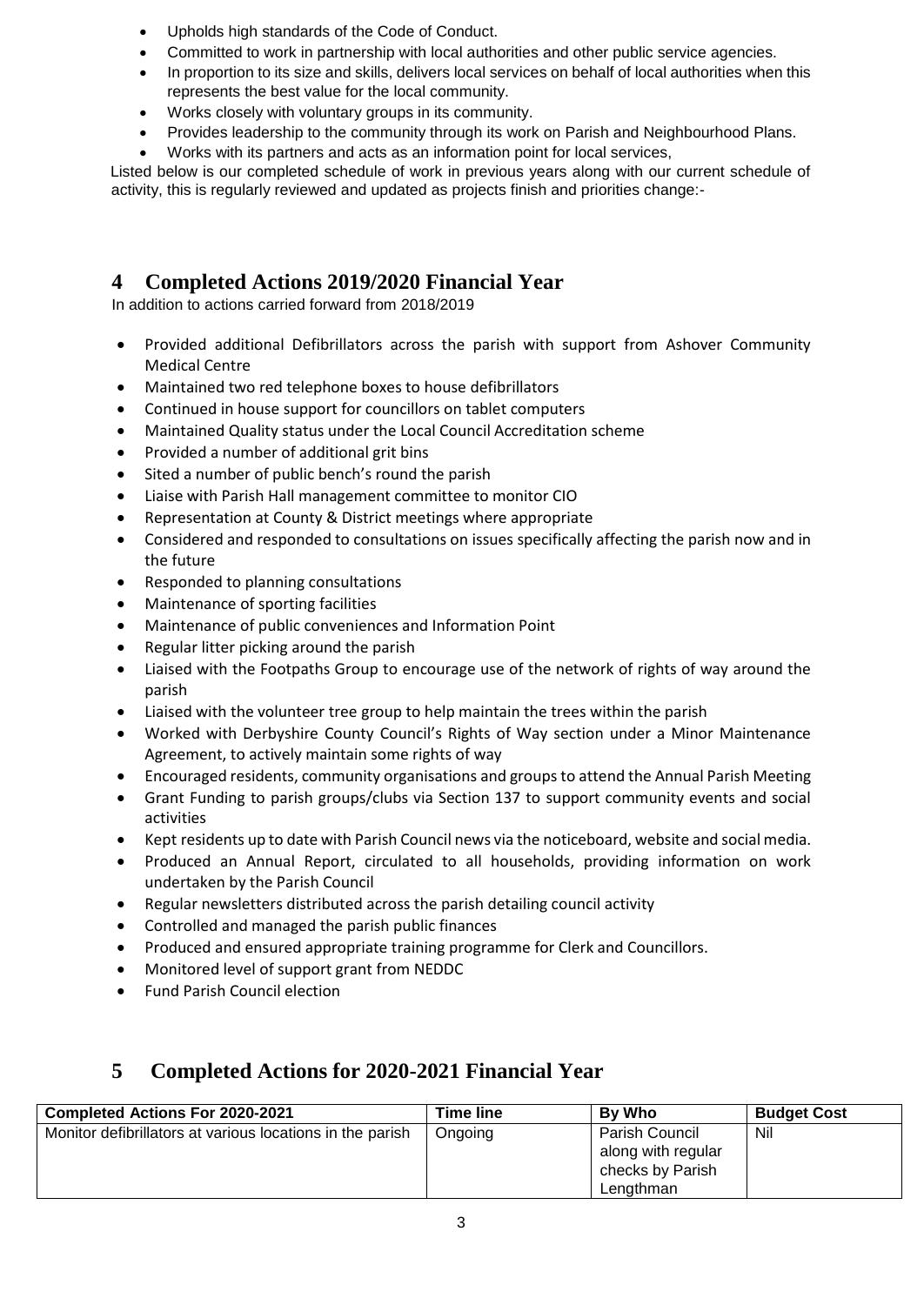| Maintain telephone kiosks to house defibrillators                                                                                                 | Ongoing        | Parish Council                                             | Precept 2021/2022                                                                   |
|---------------------------------------------------------------------------------------------------------------------------------------------------|----------------|------------------------------------------------------------|-------------------------------------------------------------------------------------|
| Maintain existing Children's playground                                                                                                           | Ongoing        | Parish Council                                             | £600.00                                                                             |
| Representation at County & District meetings where<br>appropriate                                                                                 | Ongoing        | <b>Parish Councillors</b>                                  | £50.00                                                                              |
| Consideration and response to consultations on<br>issues specifically affecting the parish now and in the<br>future                               | Ongoing        | Parish Council                                             | Met from<br>contingencies as<br>and when<br>necessary                               |
| Respond to planning consultations                                                                                                                 | Ongoing        | Parish Council<br><b>Monthly Meeting</b>                   | Nil                                                                                 |
| Maintenance of sporting facilities                                                                                                                | Ongoing        | Parish Council.<br>Retained<br>contractors                 | £12,500.00                                                                          |
| Maintenance of public conveniences and Information<br>Point                                                                                       | Ongoing        | Parish Council.<br>Retained contractor                     | £2300.00                                                                            |
| Regular litter picking around the parish                                                                                                          | Ongoing        | Parish Lengthman                                           | £1500.00                                                                            |
| Liaison with the Footpaths Group to encourage use of<br>the network of rights of way around the parish                                            | Ongoing        | Footpath Group                                             | £50.00                                                                              |
| Liaise with the volunteer tree group to help maintain<br>the trees within the parish                                                              | Ongoing        | <b>Tree Group</b>                                          | £100.00 along with<br>any agreed minor<br>ad hoc requests for<br>additional funding |
| Working with Derbyshire County Council's Rights of<br>Way section under a Minor Maintenance Agreement,<br>to actively maintain some rights of way | Ongoing        | DCC Rights of Way<br>group and Parish<br>Council           | £675.00                                                                             |
| Grant Funding to parish groups/clubs via Section 137<br>to support community events and social activities                                         | End March 2021 | Parish Council                                             | £600.00                                                                             |
| Keep residents up to date with Parish Council news<br>via the noticeboard and website                                                             | Ongoing        | Parish Clerk                                               | Nil                                                                                 |
| Production of an Annual Report, circulated to all<br>households, providing information on work undertaken<br>by the Parish Council                | End March 2021 | Parish Clerk                                               | £2000.00                                                                            |
| Regular newsletters distributed across the parish<br>detailing council activity                                                                   | End March 2021 | Parish Clerk                                               | £210.00                                                                             |
| Control and management of parish public finances                                                                                                  | Ongoing        | RFO and Auditor                                            | £1300.00                                                                            |
| Produce and ensure appropriate training programme<br>for Clerk and Councillors.                                                                   | Ongoing        | Parish Clerk                                               | Nil                                                                                 |
| Monitor the Parish Council website.                                                                                                               | Ongoing        | Parish Clerk,<br><b>Parish Councillors</b><br>and 2Commune | £425.00                                                                             |
| Monitor implementation of introduction hand held<br>tablets for councillors                                                                       | March 2021     | Parish Council                                             | Nil                                                                                 |
| Monitor level of support grant from NEDDC                                                                                                         | March 2021     | Parish Clerk                                               | Nil                                                                                 |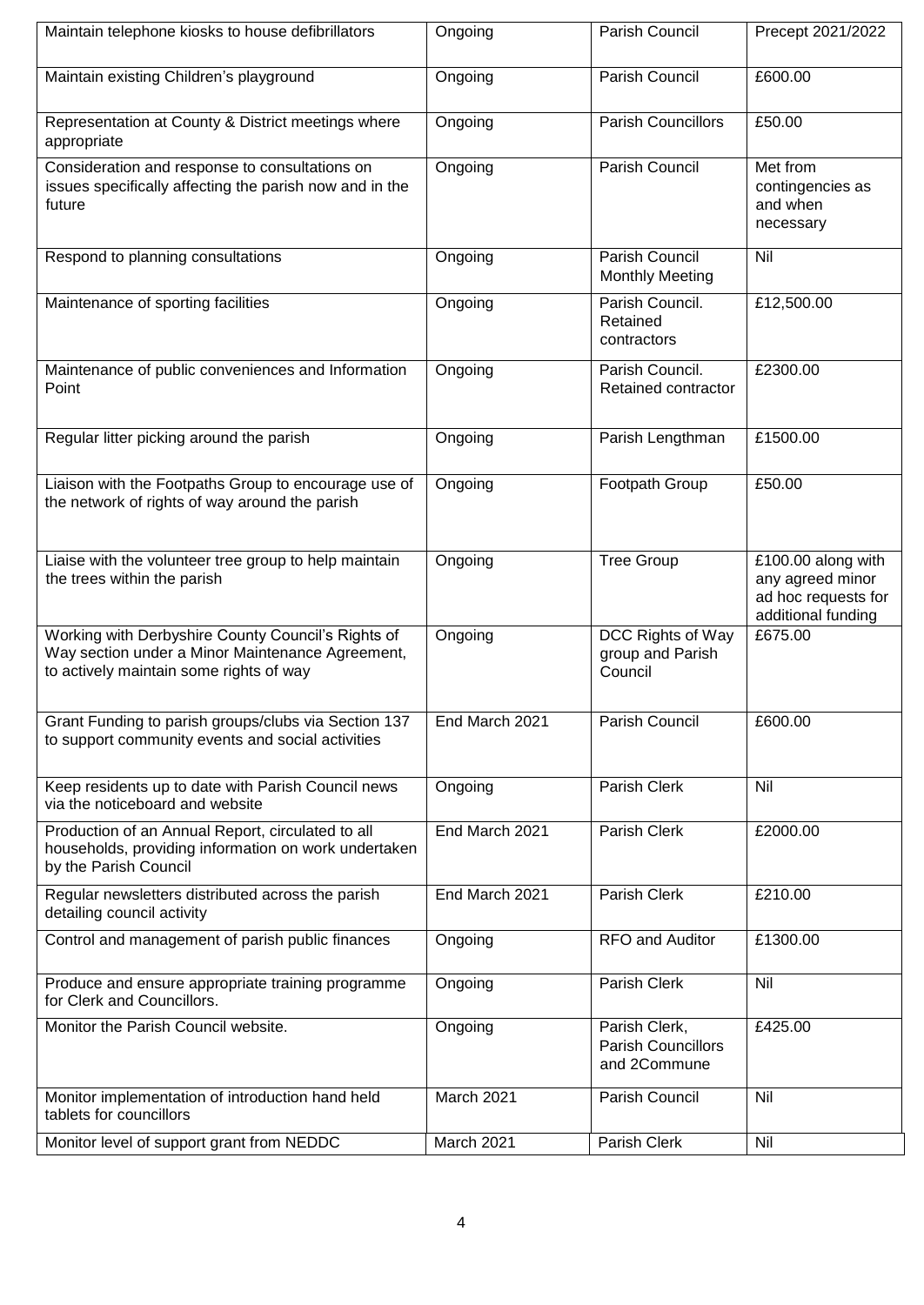# <span id="page-4-0"></span>**6 Completed Actions for 2021-2022 Financial Year**

| <b>Completed Actions For 2021-2022</b>                    | <b>Time line</b> | By Who                    | <b>Budget Cost</b>  |
|-----------------------------------------------------------|------------------|---------------------------|---------------------|
| Monitor defibrillators at various locations in the parish | Ongoing          | Parish Council            | Nil                 |
|                                                           |                  | along with regular        |                     |
|                                                           |                  | checks by H & S           |                     |
|                                                           |                  | Monitor                   |                     |
| Maintain telephone kiosks to house defibrillators         | Ongoing          | Parish Council            | Precept 2021/2022   |
|                                                           |                  |                           |                     |
|                                                           |                  |                           |                     |
|                                                           |                  |                           |                     |
|                                                           |                  | Parish Clerk &            | £44,000 Assets      |
| Install new play equipment in children's play are         | Apr2021          |                           | Renewal             |
|                                                           |                  | <b>Working Group</b>      |                     |
|                                                           |                  |                           | Programme, EMR      |
|                                                           |                  |                           | and grants          |
| Maintain existing Children's playground                   | Ongoing          | Parish Council            | £500.00             |
|                                                           |                  |                           |                     |
| Representation at County & District meetings where        | Ongoing          | <b>Parish Councillors</b> | £50.00              |
| appropriate                                               |                  |                           |                     |
|                                                           |                  | Parish Council            | Met from            |
| Consideration and response to consultations on            | Ongoing          |                           |                     |
| issues specifically affecting the parish now and in the   |                  |                           | contingencies as    |
| future                                                    |                  |                           | and when            |
|                                                           |                  |                           | necessary           |
| Respond to planning consultations                         | Ongoing          | Parish Council            | Nil                 |
|                                                           |                  | <b>Monthly Meeting</b>    |                     |
|                                                           |                  |                           |                     |
|                                                           |                  |                           |                     |
|                                                           |                  | Parish Council.           | £12,500.00          |
| Maintenance of sporting facilities                        | Ongoing          |                           |                     |
|                                                           |                  | Retained                  |                     |
|                                                           |                  | contractors               |                     |
| Maintenance of public conveniences and Information        | Ongoing          | Parish Council.           | £2500.00            |
| Point                                                     |                  | Retained contractor       |                     |
|                                                           |                  |                           |                     |
| Regular litter picking around the parish                  | Ongoing          | Parish Lengthman          | £1500.00            |
|                                                           |                  |                           |                     |
|                                                           |                  |                           |                     |
|                                                           |                  |                           |                     |
| Liaison with the Footpaths Group to encourage use of      | Ongoing          | Footpath Group            | £50.00              |
| the network of rights of way around the parish            |                  |                           |                     |
|                                                           |                  |                           |                     |
|                                                           |                  |                           |                     |
| Liaise with the volunteer tree group to help maintain     | Ongoing          | Tree Group                | Any agreed minor    |
| the trees within the parish                               |                  |                           | ad hoc requests for |
|                                                           |                  |                           | additional funding  |
| Working with Derbyshire County Council's Rights of        | Ongoing          | DCC Rights of Way         | £675.00             |
| Way section under a Minor Maintenance Agreement,          |                  | group and Parish          |                     |
| to actively maintain some rights of way                   |                  | Council                   |                     |
|                                                           |                  |                           |                     |
| Grant Funding to parish groups/clubs via Section 137      | End March 2022   | Parish Council            | £600.00             |
| to support community events and social activities         |                  |                           |                     |
|                                                           |                  |                           |                     |
| Keep residents up to date with Parish Council news        | Ongoing          | Parish Clerk              | Nil                 |
| via the noticeboard and website                           |                  |                           |                     |
|                                                           |                  |                           |                     |
|                                                           |                  |                           |                     |
| Production of an Annual Report, circulated to all         | End March 2022   | Parish Clerk              | £2000.00            |
| households, providing information on work undertaken      |                  |                           |                     |
| by the Parish Council                                     |                  |                           |                     |
| Regular newsletters distributed across the parish         | End March 2022   | Parish Clerk              | £210.00             |
| detailing council activity                                |                  |                           |                     |
|                                                           |                  |                           |                     |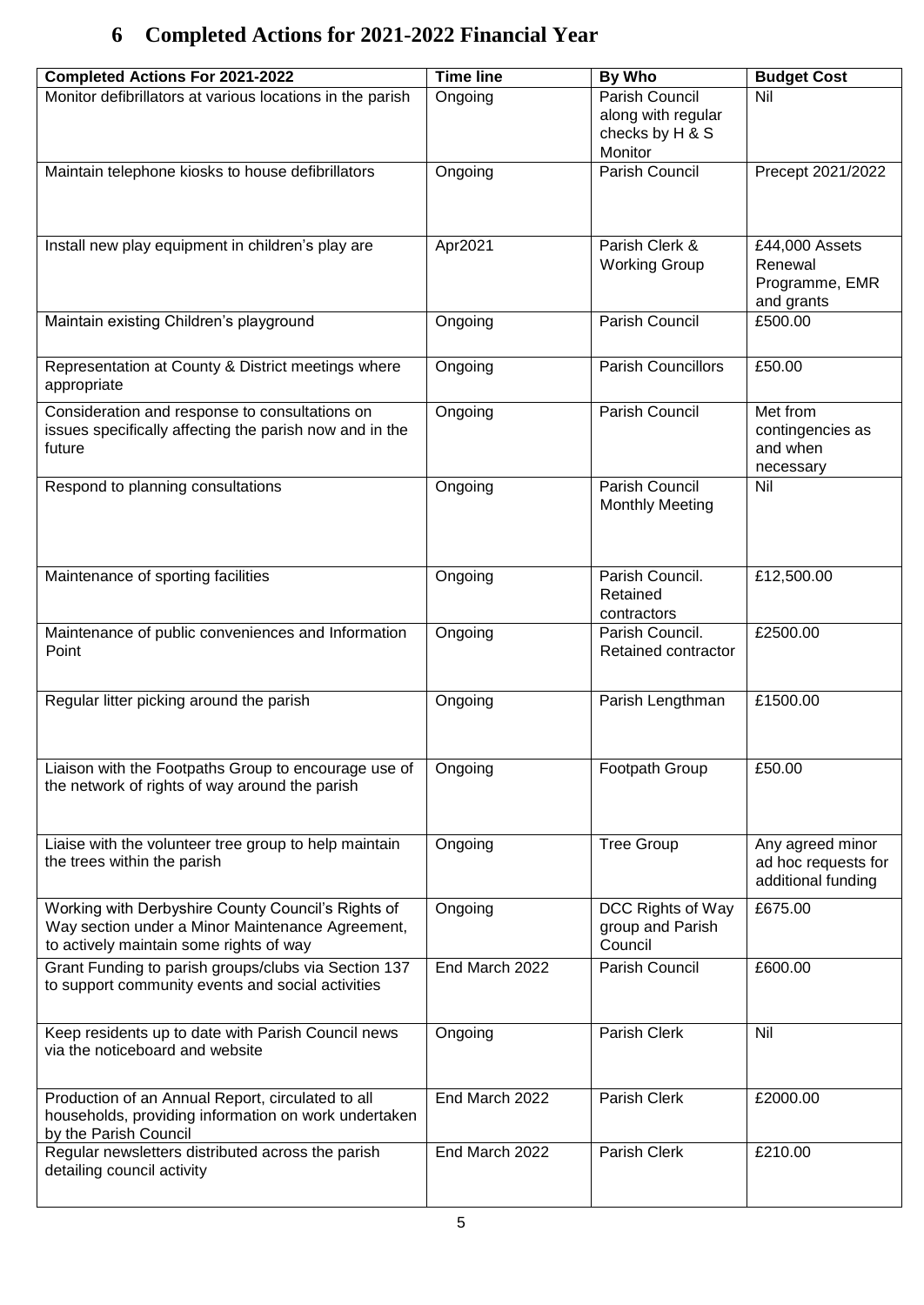| Control and management of parish public finances                                                   | Ongoing      | <b>RFO and Auditor</b>                                     | £1300.00 |
|----------------------------------------------------------------------------------------------------|--------------|------------------------------------------------------------|----------|
| Produce and ensure appropriate training programme<br>for Clerk and Councillors.                    | Ongoing      | Parish Clerk                                               | Nil      |
| Monitor the Parish Council website.                                                                | Ongoing      | Parish Clerk,<br><b>Parish Councillors</b><br>and 2Commune | £425.00  |
| Liaise with other groups and organisations to maintain<br>safe working during the current pandemic | Ongoing      | Parish Clerk and<br>Councillors                            | Various  |
| Raise the Councils profile making more use of<br>Facebook and Twitter                              | Ongoing      | Parish Clerk and<br>Councillor                             | Nil      |
| Parish Council website brought up to WCAG<br>accessible standard                                   | End Aug 2019 | Parish Clerk and<br>councillor                             | Nil      |

# <span id="page-5-0"></span>**7 Future Actions 2022/2023Financial Year**

- Continue with the progress made on past actions
- Continue with further consultations within the Parish
- Engage with Climate Emergency Initiative
- Continue liaison with other organisations regarding Covid-19
- Liaise with Parish Hall CIO over sports facilities

<span id="page-5-1"></span>Ongoing actions for 2022/2023 along with any brought forward from 2021/2022

| Ongoing Actions For 2022-2023                                                                                       | <b>Time line</b> | By Who                                                                    | <b>Budget Cost</b>                                            |
|---------------------------------------------------------------------------------------------------------------------|------------------|---------------------------------------------------------------------------|---------------------------------------------------------------|
| Monitor defibrillators at various locations in the village                                                          | Ongoing          | <b>Parish Council</b><br>along with regular<br>checks by H & S<br>Monitor | Nil                                                           |
| Maintain telephone kiosks to house defibrillators                                                                   | Ongoing          | <b>Parish Council</b>                                                     | <b>Currently Nil but</b><br>should we precept<br>next year    |
| Maintain existing Children's playground                                                                             | Ongoing          | Parish Council                                                            | £50.00                                                        |
| Representation at County & District meetings where<br>appropriate                                                   | Ongoing          | <b>Parish Councillors</b>                                                 | £50.00                                                        |
| Consideration and response to consultations on<br>issues specifically affecting the parish now and in the<br>future | Ongoing          | Parish Council                                                            | Met from<br>contingencies as<br>and when<br>necessary         |
| Respond to planning consultations                                                                                   | Ongoing          | Parish Council<br><b>Monthly Meeting</b>                                  | Nil                                                           |
| Maintenance of sporting facilities                                                                                  | Ongoing          | Parish Council.<br>Retained<br>contractors                                | £15,345.00                                                    |
| Maintenance of public conveniences and Information<br>Point                                                         | Ongoing          | Parish Council.<br>Retained contractor                                    | £2800.00                                                      |
| Liaison with the Footpaths Group to encourage use of<br>the network of rights of way around the parish              | Ongoing          | Footpath Group                                                            | £50.0                                                         |
| Liaise with the volunteer tree group to help maintain<br>the trees within the parish                                | Ongoing          | <b>Tree Group</b>                                                         | Any agreed minor<br>ad hoc requests for<br>additional funding |